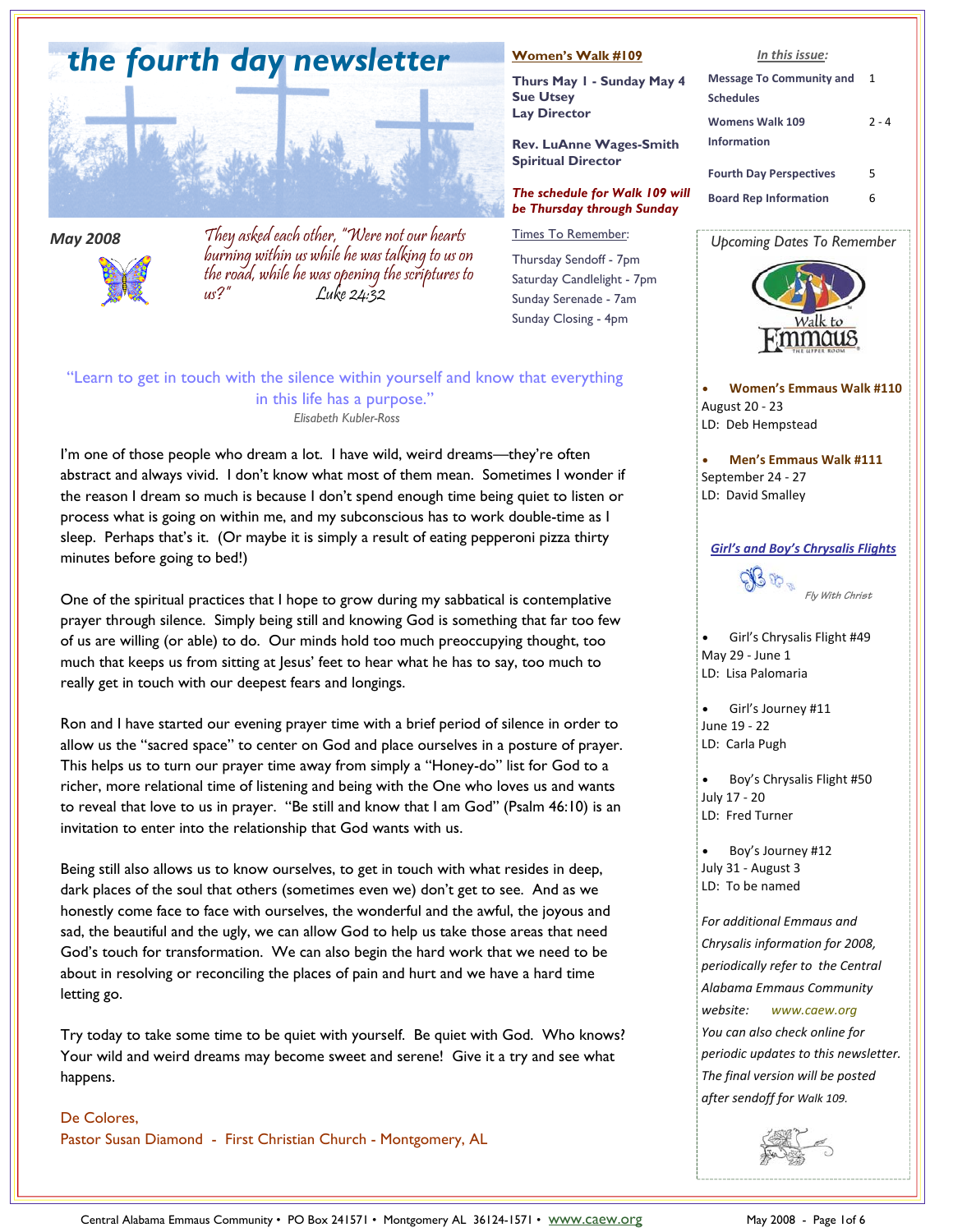|                     |                                                                                                               |                                                | <u> Tanya</u>         |                                           |                              |                              |
|---------------------|---------------------------------------------------------------------------------------------------------------|------------------------------------------------|-----------------------|-------------------------------------------|------------------------------|------------------------------|
|                     |                                                                                                               | <b>Womens Central Alabama Emmaus Walk #109</b> |                       |                                           |                              |                              |
|                     |                                                                                                               |                                                |                       |                                           |                              |                              |
|                     |                                                                                                               | <b>Pilgrim Name</b>                            |                       |                                           | <b>Sponsor</b>               | <b>Sponsor Contact Phone</b> |
|                     |                                                                                                               | <b>Tiffany Arnall</b>                          | Auburn AL             | <b>AUMC</b>                               | Michelle Singleton           | 334-887-8962 334-319-3124    |
|                     |                                                                                                               | Deborah Batson                                 | Wetumpka AL           | <b>First Christian</b><br>Montgomery      | Martha Smith                 | 334-872-8066 334-409-7259    |
|                     |                                                                                                               | Linda Bischoff                                 | Birmingham AL         | Dawson Memorial Baptist Emily Porter Pace |                              | 205-871-9263 205-563-0673    |
|                     |                                                                                                               | Erin Blair                                     | Auburn AL             | <b>Trinity UMC</b>                        | Alicia Hegwood               | 334-742-9218                 |
|                     |                                                                                                               | Kathy Bonds                                    | Pike Road AL          | Frazer UMC                                | Terri Sasser                 | 334-273-9442 334-495-6333    |
|                     |                                                                                                               | Marlene Bramlett                               | Auburn AL             | First Baptist Opelika                     | <b>Faye Kelley</b>           | 334-745-3339                 |
|                     |                                                                                                               | <b>Tish Chambliss</b>                          | Auburn AL             | White Street Baptist<br>Church            | Kenya Price                  | 334-502-7608                 |
|                     |                                                                                                               | Lenda Jo Connell                               | Notasulga AL          | First Baptist, Notasulga                  | Laura Peters                 | 334-252-1340 334-283-3859    |
|                     |                                                                                                               | <b>Christal Dever</b>                          | <b>Billingsley AL</b> | <b>Bridgestone Fellowship</b>             | <b>Kent Dever</b>            | 205-280-7388 256-565-6603    |
|                     |                                                                                                               | Vicki Dobbs                                    | Alex City AL          | <b>FUMC Alex City</b>                     | Rita Romine                  | 334-329-1190 256-234-8636    |
|                     |                                                                                                               | Amelia Gorman                                  | Wetumpka AL           | Highland Ave Baptist<br>Church Mont.      | Terri Sasser                 | 334-273-9442 334-495-6333    |
|                     |                                                                                                               | Nancy Griffin                                  | Valley Grande AL      | Valley Grande Baptist                     | Jayra Smith                  | 334-875-1694 334-872-3496    |
|                     |                                                                                                               | Michelle Grimes                                | Opelika AL            | <b>Trinity UMC</b>                        | Holly Dean                   | 334-745-6238 334-745-2632    |
|                     |                                                                                                               | Alice Henderson                                | Auburn AL             | Central Christian Church Charles Bell     |                              | 334-524-3331                 |
|                     |                                                                                                               | Margaret Ann Huggins                           | Montgomery AL         | Frazer UMC                                | Tia Glenn                    | 334-244-0316 334-462-1563    |
| Walk                |                                                                                                               | Debra Jones                                    | lemison AL            | Lomax Independent                         | Rusty Jones                  | 205-646-1388 205-299-6710    |
|                     |                                                                                                               | Debra Keebler                                  | Montgomery AL         | St. Luke UMC                              | Charlotte Brewer             | 334-284-3157                 |
|                     |                                                                                                               | Shirley Lazenby                                | Opelika AL            | Trinity UMC                               | lean Roberson                | 334-741-7415 334-663-2178    |
|                     |                                                                                                               | Sandi Madaris                                  | Deatsville AL         | <b>Trinity UMC</b>                        | <b>Kem Mullins</b>           | 334-365-2813 334-279-9126    |
|                     |                                                                                                               | Jackie Mathis                                  | Alex City AL          | River Road                                | Sherri Dunn                  | 256-794-1595                 |
| Emmaus <sup>1</sup> | of the risen Christ in the world through development<br>ins as faithful, committed disciples of Jesus Christ. | Terri Monks                                    | Auburn AL             | Auburn Church of Christ                   | Dale Monks* Robin<br>Ferrell | 334-727-7195 334-844-5487    |
|                     |                                                                                                               | Carla Moore                                    | Valley Grande AL      | Northside Baptist                         | <b>Belinda Davis</b>         | 334-872-4554 334-418-4180    |
|                     |                                                                                                               | Connie Nease                                   | Auburn AL             | Lakeview Baptist                          | Sandy Lane                   | 334-887-6985 334-737-3399    |
|                     |                                                                                                               | Lauren Patrick                                 | Opelika AL            | Cornerstone UMC                           | Dick Lane                    | 334-807-6985 334-737-3399    |
|                     |                                                                                                               | Doni Patterson                                 | Daviston AL           | <b>Bay Pines Baptist</b>                  | Sharon Moore                 | 256-215-4045 256-329-2273    |
|                     |                                                                                                               | Teri Phillips                                  | <b>Prattville AL</b>  | Vaughn Forest Church                      | Scott Phillips               | 334-365-3212 334-288-5980    |
|                     |                                                                                                               | <b>Kelli Powers</b>                            | Lanett AL             | St. James UMC                             | Lisa Helms                   | 334-262-8432 334-242-7838    |
|                     |                                                                                                               | Brenda Reeves                                  | Alex City AL          | River Road                                | Sherri Dunn                  | 256-794-1595                 |
|                     |                                                                                                               | Jan Rogers                                     | Alex City AL          | First Baptist, Alex City                  | Amy Hill                     | 256-234-9847 256-329-9797    |
| entral Alabama      | of leaders and renewal of Christia<br>To renew the church as the body                                         | Sheryl Smith                                   | Auburn AL             | New Life Christian<br>Center              | Christy Flurry               | 334-826-8498                 |
|                     |                                                                                                               | Ashlee Staggers                                | Prattville AL         | East Memorial Baptist                     | Jeff Staggers                | 334-491-4622 334-399-2930    |
|                     |                                                                                                               | Jan Stone                                      | Montgomery AL         | St. Luke UMC                              | Charlotte Brewer             | 334-284-3157                 |
|                     |                                                                                                               | Kayron Strother                                | <b>Ashland AL</b>     | First Assembly of God                     | George Simpson               | 256-276-0564 256-354-7633    |
|                     |                                                                                                               | Kim Tarver                                     | Clanton AL            | Victory Chapel                            | Clyde Jones                  | 205-755-3366 205-755-5815    |
|                     |                                                                                                               | Cathy Turner                                   | Valley Grande AL      | Crosspoint Christian<br>Church            | Donna Tidwell                | 334-874-1331                 |
|                     |                                                                                                               | Gayle Walker                                   | Prattville AL         | <b>Grace Community</b><br>Church          | Lori Starr                   | 334-887-6993 334-749-9003    |
|                     |                                                                                                               | Marilyn Watson                                 | <b>Albertville AL</b> | Church St. UMC                            | Gail Hawkins                 | 334-872-5208 334-874-1635    |
|                     |                                                                                                               | Sue Watson                                     | Opelika AL            | Auburn UMC                                | Rose Coonley                 | 334-297-2541 334-826-1899    |
|                     |                                                                                                               | Kerry Weldon                                   | Auburn AL             | Lakeview Baptist                          | Ali Hegwood                  | 334-742-9218 334-524-0478    |
|                     |                                                                                                               | Elizabeth Wicks                                | Wetumpka AL           | Mountain View Baptist                     | Hugh Wicks                   | 334-313-1997 334-514-4263    |
|                     |                                                                                                               | Jodi Williamson                                | Notasulga AL          | Cornerstone UMC                           | Jennifer Spencer             | 334-502-6093 334-887-1990    |
|                     |                                                                                                               | Ali Wilson                                     | Auburn AL             | Auburn UMC                                | Shannon Lowery               | 334-887-7063 334-444-8297    |

In Case Of Emergency Camp Alamisco 256-825-9482

**Safe Man** 

 $\bullet$  , , ,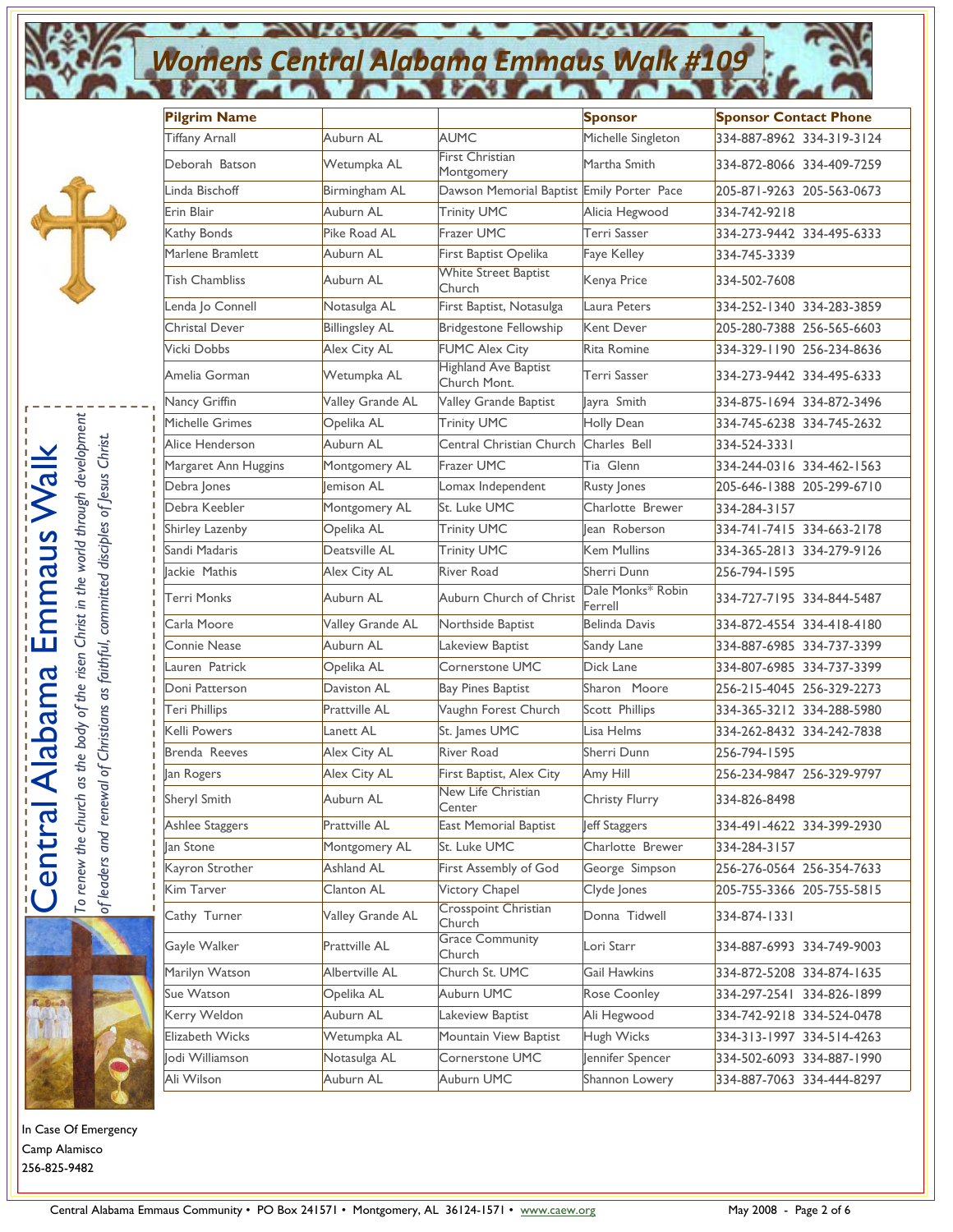## **Team Roster - CAEW #109**

 $t = \frac{1}{2} \sqrt{2\pi}$ 

*For I can do everything through Christ, who gives me strength.* 

*Phillippians 4:13* 

**YA 743** 

**Spiritual Director**

**Lay Director**

 **Rev. LuAnne Wages-Smith Sue Utsey**

#### **Assistant Spiritual Directors**

**Rev. Tony Hughes Rev. Jim Sasser Rev. Greg Nobles Rev. Jamie Barkley** 

#### **Assistant Lay Directors**

**Joy Beers Debra Burnside Darlene Gill Sharon Irish** 

### **Table Leaders**

**Molly Cross Emily Pace Connie Parr Wendy Rajan Nedetria Talbot Sid Utsey Miranda Wilson** 

#### **Assistant Table Leaders**

**Shay Baugh Debbi Carmichael Martha Ellis Catherine Goodwin Camille Morris Connie Powers Rubye Wilkerson**

#### **Board Representative Christi Hall**

# **Agape Needs: 72 of Each Item**

#### **Music**

**Patty Macready, Chrystal Strickland, Marian Woodman** 

**Media Tonya Cothran** 

*May 2008* 



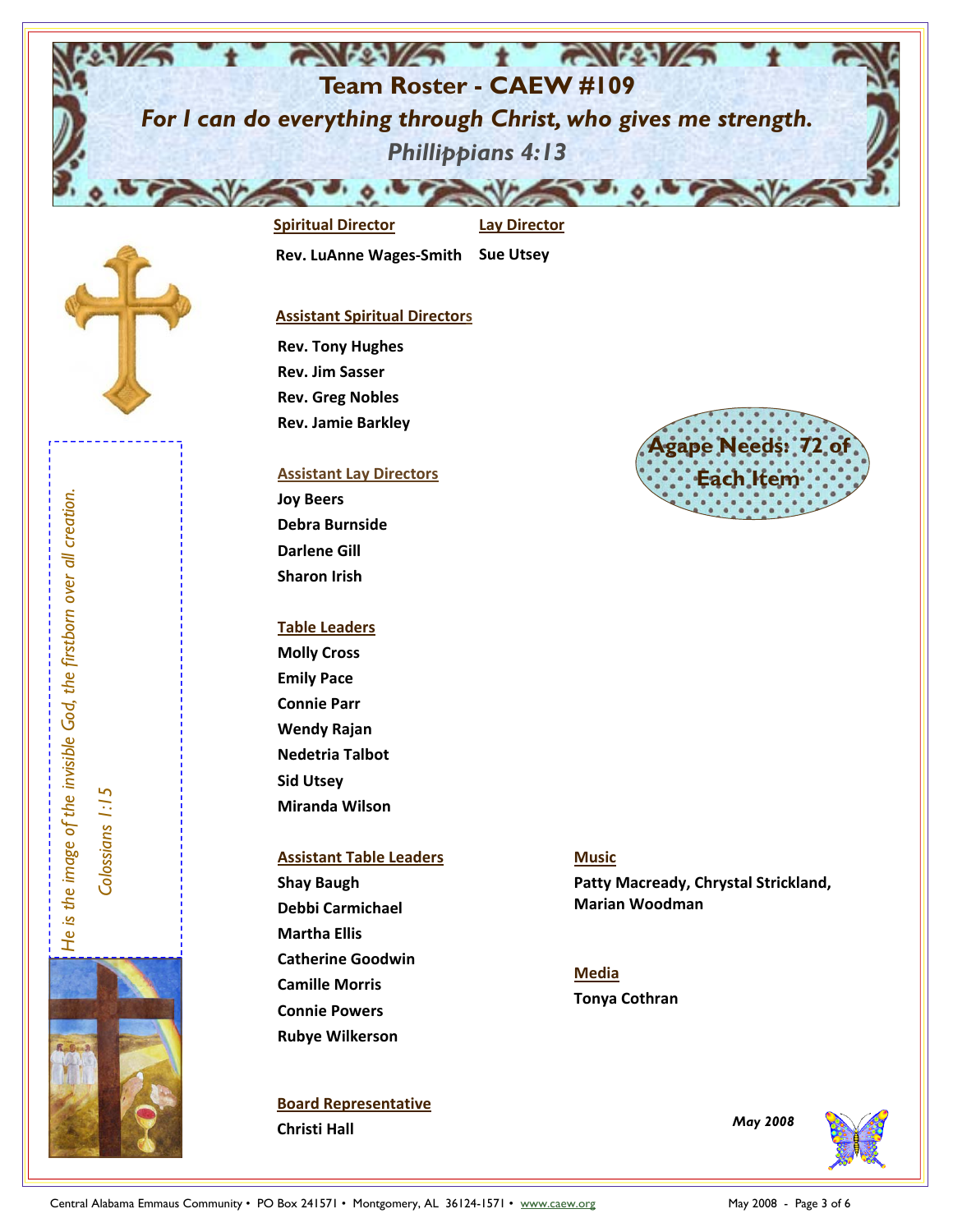# **Background Team - CAEW #109**

**RAYER 1/25** 

**ANKAY AT T** 

| <b>Support Area</b>     | Chair / Co-Chair                            | <b>Assist</b> |
|-------------------------|---------------------------------------------|---------------|
| Agape                   | Chair: Todd & Stacey Deavor                 |               |
|                         | Co-Chair:<br>Chair: Sid Utsey               |               |
| <b>Book Covers</b>      |                                             |               |
|                         | Co- Chair: Christy Utsey                    |               |
| Book Bags - Pilgrim Bk. | Sid Utsey<br>Chair:                         |               |
|                         | Co-Chair: Christy Utsey                     |               |
| <b>Bed Tags</b>         | Chair: Jorie Welch                          |               |
| <b>Book Table</b>       | Chair: Jorie Welch                          |               |
|                         | Co-Chair:                                   |               |
| Candlelight             | Chair: Angi Rhymes                          |               |
|                         | Music - Notasulga UMC                       |               |
| Entertainment           | Terri Sasser, Chrystal Strickland,          |               |
|                         | Marian Woodman, Penny Colin, Susan Kolander |               |
| Saturday night party    | Chair: Faithful Hearts Reunion Group        |               |
|                         | Co-Chair:                                   |               |
| Greeters                | Chair: Troy Cluster                         |               |
|                         | Co-Chair:                                   |               |
| Logistics               | Chair: Fred Cargill                         |               |
|                         | Co-Chair: Mike Wells, Dan Esco              |               |
| Food Prep               | Chair: Frank Talbot                         |               |
|                         | Co-Chair: Dub Deavor, Lynnie Kopp           |               |
| <b>Meal Service</b>     | Chair: Terri Sasser                         |               |
|                         | Co-Chair: Aleta Fountain                    |               |
| Photography             | Chair: Steve Hartzog                        |               |
| Refreshments            | Chair: Rachel Colley                        |               |
|                         | Co-Chair: Gail Hawkins                      |               |
| Housing & Registration  | Chair: David Bowen                          |               |
|                         | Co-Chair: Mike McGuire                      |               |
| Serenade                | Chair: Buddy & Brenda Englebert             |               |
| Sponsor's Hour          | Chair: Thina Biblis                         |               |
|                         | Co-Chair: Lindsay Griffies, Emily Cumbie    |               |
| 72 Hour Prayer Vigil    | Chair: Shannon Mayes                        |               |
| Speaker's Prayer Chapel | Chair: Steve Kopp                           |               |
|                         | Co-Chair:                                   |               |
| Worship                 | Chair: Dan & Shirley Esco                   |               |

In Case Of Emergency—Camp Alamisco 256-825-9482

Central Alabama Emmaus Walk

**Central Alabama Emmaus V** 

To renew the church as the body of the risen Christ in the world through development *of leaders and renewal of Christians as faithful, committed disciples of Jesus Christ.* 

To renew the church as the body of the risen Christ in the world through development of leaders and renewal of Christians as faithful, committed disciples of Jesus Christ.

Agape Needs: 72 of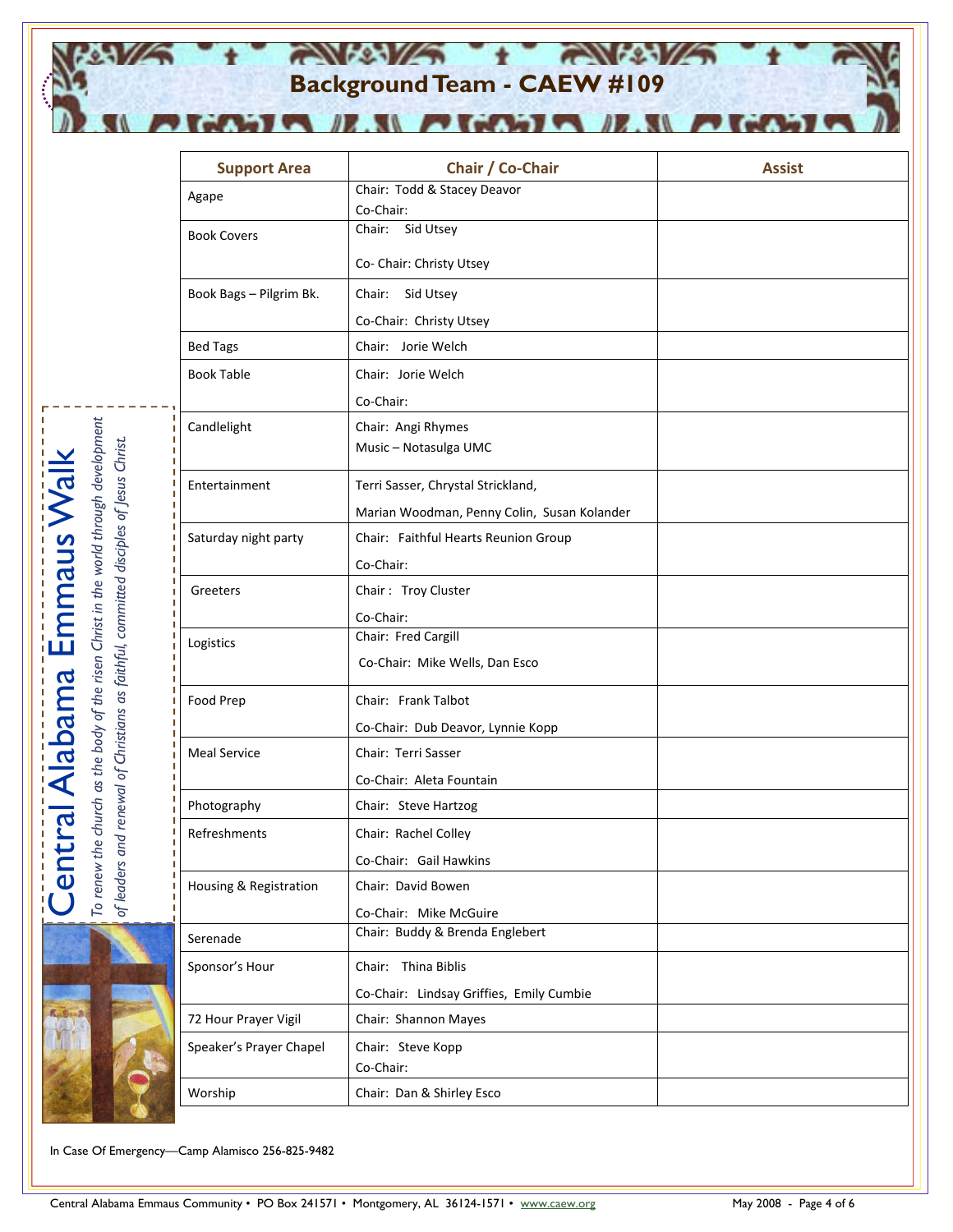## *May 2008 the fourth day - sharing and perspectives*

My wife Christy went on the Emmaus Walk about a year ago (CAEW #98). I noticed an amazing change in her relationship with God and her daily spiritual routine. She encouraged me to go, but I really was not interested. I received my notice that I could go on the April walk and all I needed to do was sign and send in my paperwork. I reluctantly waited until the last day to finally say yes I would go. I made a lot of excuses, (don't have time, can't leave work, can't be without my blackberry for 3 days).

When it finally came time for the walk, I was excited but unsure what to expect. The whole experience for me was very emotional and to feel the love from the Emmaus community was amazing. I will never forget the feeling of walking up that hill on Friday night going to the candlelight service. When I first heard the singing I had no idea what was about to happen. The love for Jesus from everyone there was amazing. To see all of the people who showed up in the severe bad weather was truly inspirational. After the closing I hugged my wife and told her "thank you" for sponsoring me. It became clear what she had been experiencing in the last year since her walk.

The walk has changed my life in such a positive way. I definitely feel that I have experienced Jesus in a new way and feel closer to him. I am excited about what my fourth days will bring. I pray each day that God will use me to advance his kingdom.

DeColores!

Matt Flurry - Opelika AL CAEW #108 Table of Luke

The apostle Paul frequently wrote about the need to rely upon lesus Christ's strength. In 2 Corinthians chapter 12:9, he passed on to his readers a promise the Lord had given him. It says "My grace is all you need. My power works best in weakness".

Paul was a great Christian leader. In God's eyes, he was no more deserving of grace than any other believer. You and I can have the same confidence in the Lord's power as this courageous firstcentury missionary.

When Paul received Jesus as his Savior, he was adopted as God's son. Paul had all the privileges that go with being a re-born child. In Acts chapter 2:38, his sins were forgiven. Paul was set apart for the Lord's service in Galatians 1:15. And John 14:17 says Paul received the Holy Spirit. He was an effective servant because the Spirit would release power into his life whenever God had a purpose for him to fulfill.

Consider Paul's jail time. The Holy Spirit provided physical and mental stamina so he could withstand imprisonment. At the same time, Philippians 4:18 says He burdened the hearts of other believers to provide for Paul's material needs.

Most importantly, Philippians 1:13 shows God's Spirit expanded the apostle's ministry by giving him the courage to speak of Jesus with his Roman guards.

The apostle relied upon God for strength. He never gave up on his faith. We serve the same all-powerful Lord. We have no excuse for running away from His plan. His Spirit dwells in us; ready to release power when we obey our Father's call.

Read and Study Ephesians 3: 13-19



Do you remember in the Gospels the critical factor of narrowness that Jesus taught His disciples about ? He said, "Strive to enter through the narrow gate" (Luke 13:24). He said "Narrow is the gate and difficult is the way which lead to life, and there are few who find it" (Matthew 7:14). If you think deeply about those words, you may hear Jesus saying, "There's a way that leads to true, vibrant life in your marriage, in your family, in your church, in your workplace. But it not the path the majority takes, and the entrance to it is very restricted. It's not the ay most believers are walking, and that's why there's so little victory, so little experience of the power of the cross and the power of the resurection."

(Henry Blackaby - Experiencing the Cross)

Spirit of the Living God Fall afresh on me Spirit of the Living God Fall afresh on me Melt me. Mold me. Fill me. Use me. Spirit of the Living God Fall afresh on me